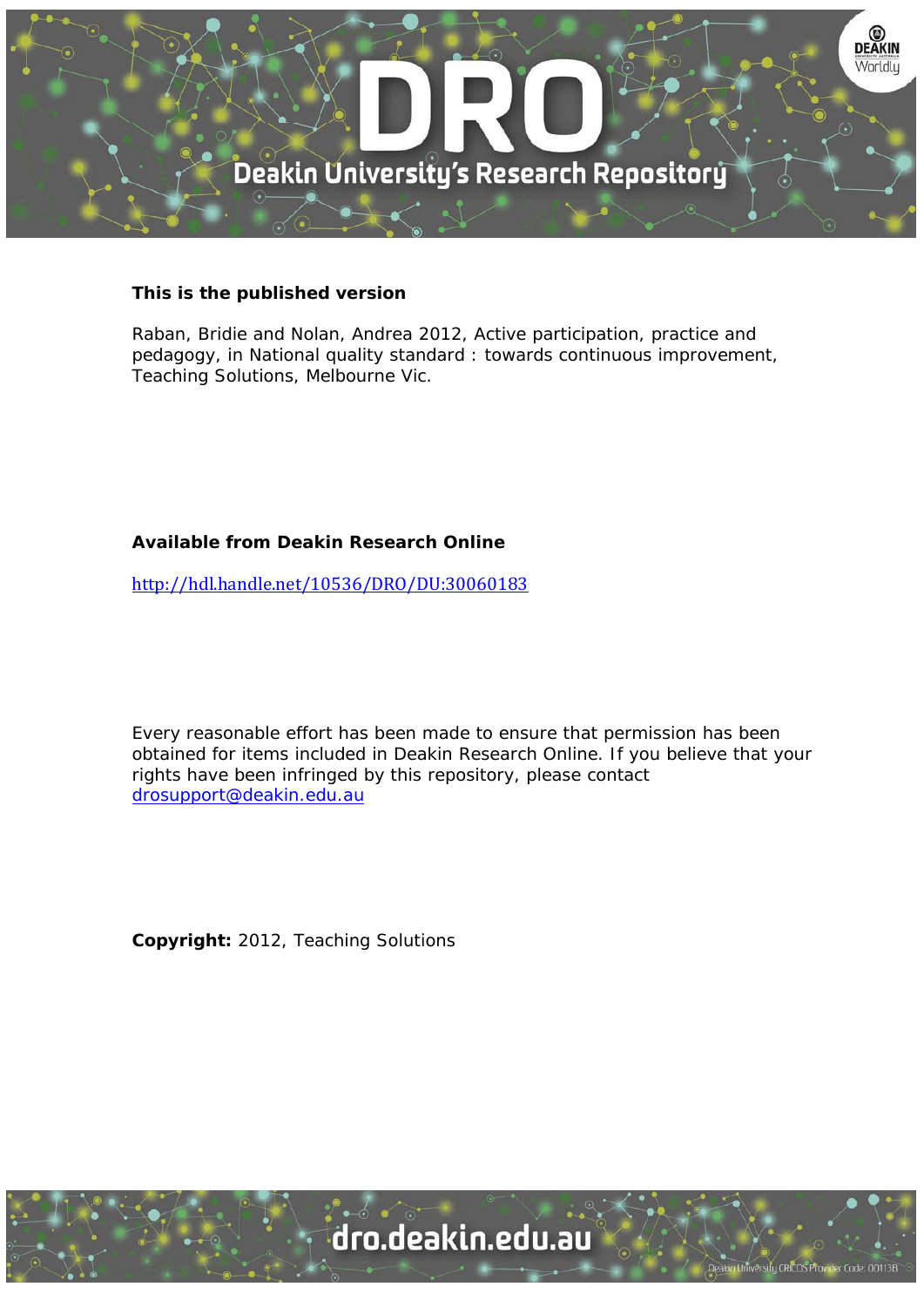## **Active participation, practice and pedagogy**

An important part of the assessment process surrounding the implementation of the National Quality Standard is the opportunity it affords early childhood educators to work with more focus as a team, and to network with other professional colleagues working with young children, their families and communities. The NQS supports a more strategic and professional approach to the everyday work of early childhood educators, and sets in place a culture of continuous improvement.

Positioning oneself as a professional incorporates thinking about professional knowledge, professional practice and professional engagement and commitment. In practice, these domains are interwoven and educators draw on all three to inform what they do, how they do it and why they do it the way they do.



- Professional knowledge encompasses our knowledge of how children learn and the influences on this, and appropriate ways of using this knowledge in practice while respecting histories, cultures and language.
- Professional practice refers to the planning, preparation, implementation, evaluation and communication to others of quality programs and experiences,

taking into account individual children and groups of children. It is about problem-solving and critical and creative thinking, tuning into children while building positive, reciprocal and responsive relationships with children, families and communities.

• Professional engagement and commitment calls for knowledge of, and engagement with, contemporary issues related to young children, learning and teaching, connecting with professional organisations that support the professional practice of early childhood educators, critically reflecting on practice in order to improve, contributing to the program and centre, continued professional learning, and supporting colleagues.

This developing emphasis on professionalism takes the focus away from individual educators and supports staff to focus on their practice rather than on themselves or their colleagues as individuals. Focus on the standards, as a staff, helps to build a community culture or sense of common directionality and orientation. For example, when deciding what is being done well and what could be done better, educators and other professionals are coming together to discuss their work with a readily identifiable and recognised direction, offering a positive move towards change. The move towards change is a positive re-evaluation of what is being done on a daily basis, rather than a criticism of personal behaviours.

Everyone can do better! There is always another way of better informing the processes, procedures and practices of working with young children and their families. The standards do not sit outside of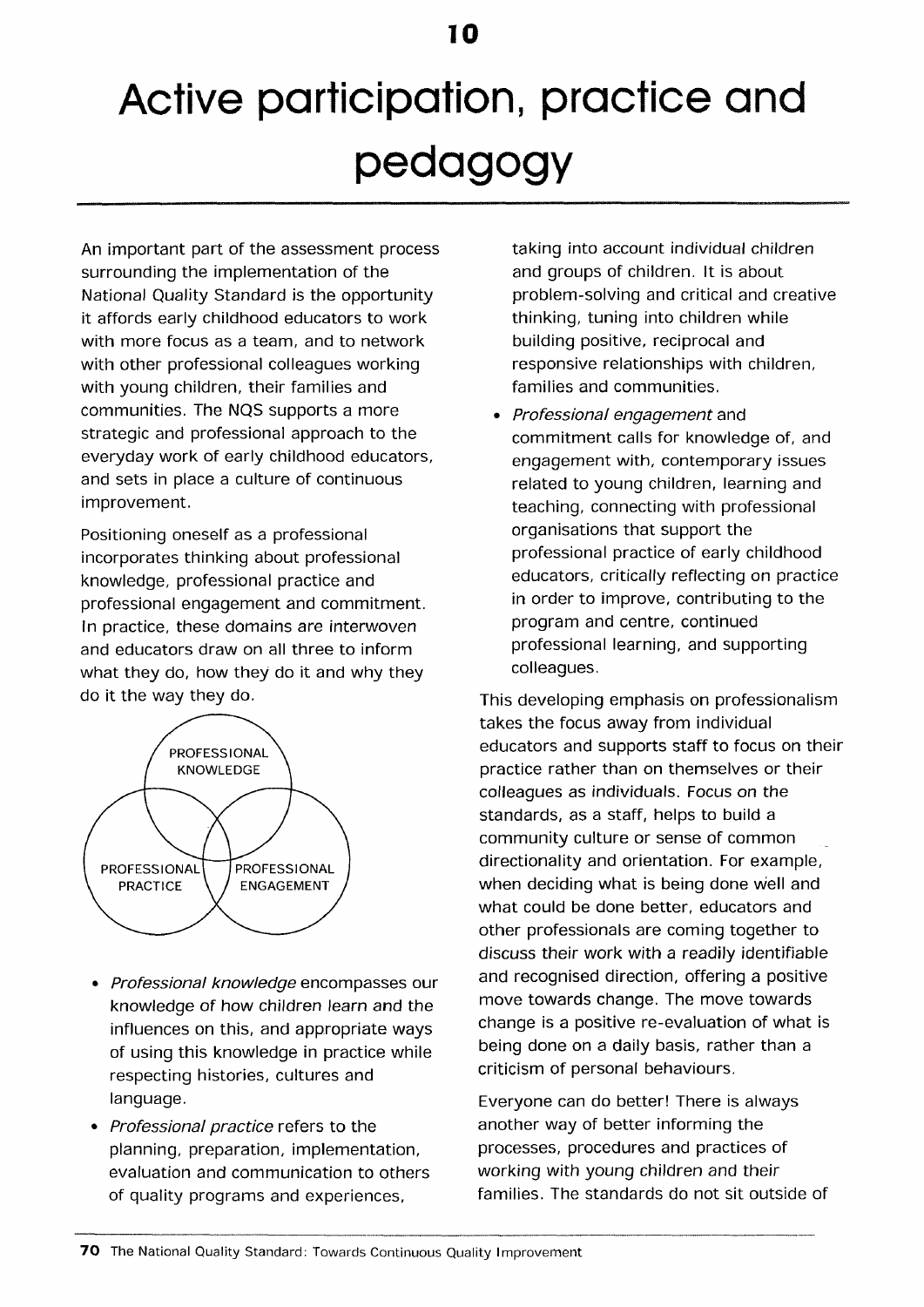daily practice; rather, they allow educators to focus more attention to aspects of their work providing a springboard for the initiation of rich, empowering dialogue about practice within colleagues within services. This promotes critical reflection and discussion about practice as part of the everyday occurrence in early childhood education and care services.

So while the elements currently within the standards may change, the basic tenets on which we base quality practice will remain the same and should continue to inform discussions and reflections.

Developing the annual QIPs can be viewed as a vehicle that enables the team to work together towards a common purpose which has relevance and meaning for those involved, and as a process for enacting change. This is not change for its own sake. Rather, it is an open and responsive move towards change that is clearly understood and documented.

Some things need to be considered when implementing change in an effective and sustainable manner and these are presented below:

- There needs to be a clear understanding of why the change is necessary.
- Communication is fundamental to the effectiveness of change processes.
- Good timing and an appropriate pace are also necessary as teams respond differently to change, some being more adaptive than others. Rushing the change processes is likely to create more resistance than positive outcomes.
- When change is effectively managed, a staff team can feel a greater sense of empowerment and autonomy as professionals.
- By contributing to the decision-making process, educators can develop a sense of ownership .



Indeed, change within organisations is not only necessary but inevitable. There are various factors that can make the process less challenging, and result in better outcomes for staff, the children and their families. Change will need to be well planned, sensitively handled, and appropriately timed.

There will be consequences of the changes brought about by the decisions made in the coming years, and successful leaders and managers appreciate the impact their decisions can have on individuals, a team of educators, families and children.

The NQS provides an unequivocal focus for professional attention and provides a muchneeded opportunity for engagement and responsiveness across and beyond early childhood settings and services. This calls for flexibility, openness and responsiveness to change. The NQS needs to be viewed in a positive and empowering light where there is an expectation of taking up new challenges and trialling new ways of working.

As can be seen in various early childhood settings, meaningful conversations, asking questions and stimulating shared learning will all make it possible to overcome any challenges that may be encountered through differing values, beliefs and attitudes held by different members of staff.